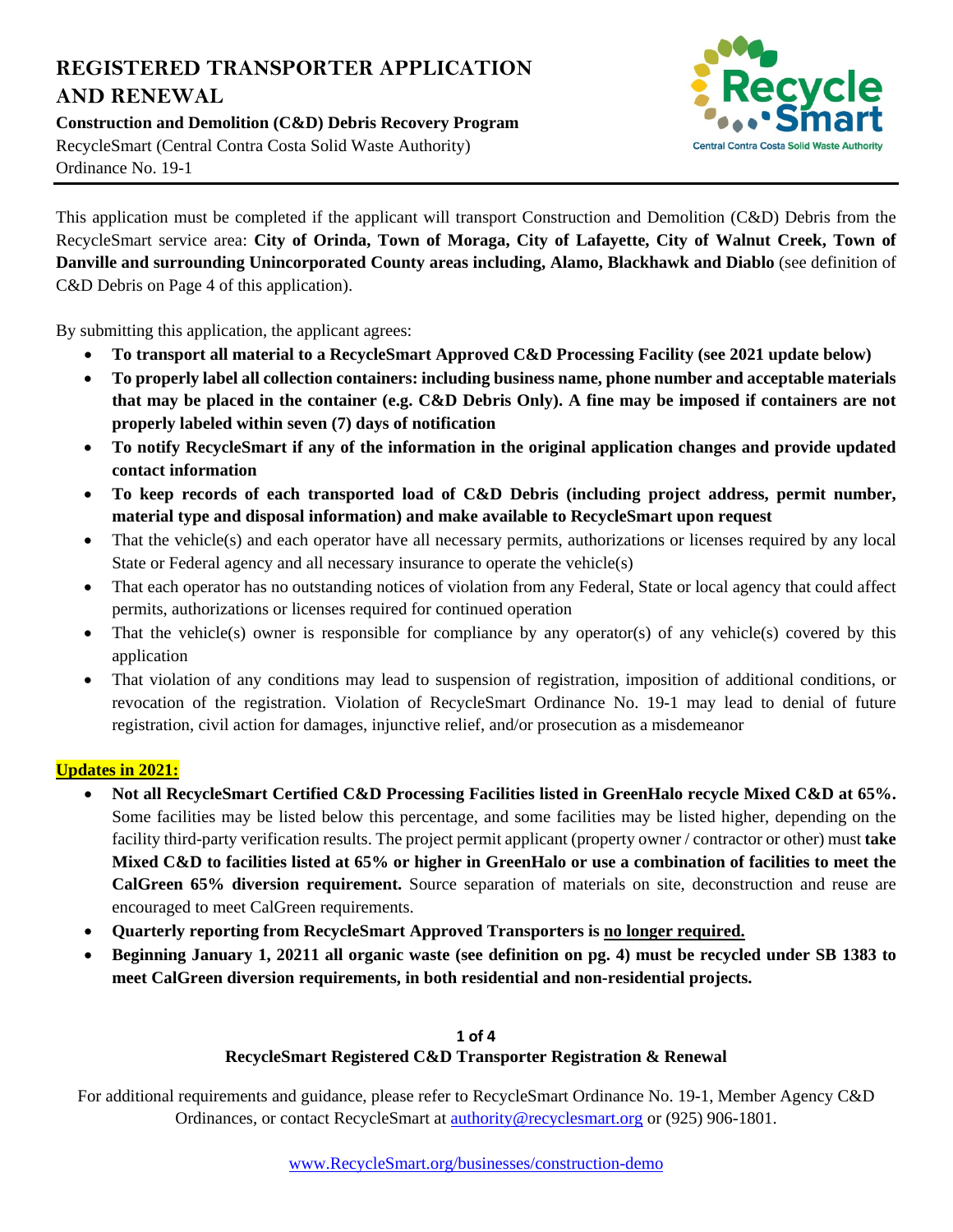## **Section I - Contact Information (Print Clearly)**

| <b>Business Name:</b>           | <b>Public Phone:</b>                        |
|---------------------------------|---------------------------------------------|
|                                 | $(\_ \_ \_ ) \_ \_ \_ \_ \_ \_ \_ \_ \_ \_$ |
| <b>Business Address:</b>        | <b>Staff Contact Name:</b>                  |
|                                 |                                             |
| City, State, Zip:               | <b>Staff Phone:</b>                         |
|                                 | $($ ) $-$                                   |
| Mailing Address (if different): | <b>Staff Email (write clearly):</b>         |
|                                 |                                             |
| DBA:                            | Website:                                    |
|                                 |                                             |
| Emergency Phone (required):     | Fax:                                        |
|                                 |                                             |
|                                 |                                             |

## **Section II - Type of Business**

|                     | Corporation [ ] State of Incorporation |  |
|---------------------|----------------------------------------|--|
| Partnership [] Type |                                        |  |
| Individual          | [ ] Name of Owner                      |  |
| Other               | 1 Explanation                          |  |

## **Section III - Business License Numbers**

| <b>License Number</b>   | <b>Jurisdiction</b>            |  |
|-------------------------|--------------------------------|--|
|                         | Walnut Creek (required)        |  |
|                         | Orinda (required)              |  |
| N/A                     | Lafayette                      |  |
| $\overline{\text{N/A}}$ | Moraga                         |  |
|                         | Danville (required)            |  |
|                         | Contra Costa County (required) |  |

### **Section IV - Personnel**

**Attachment:** Submit all contact names, first and last name, of personnel employed to work in the RecycleSmart service area.

#### **2 of 4 RecycleSmart Registered C&D Transporter Registration & Renewal**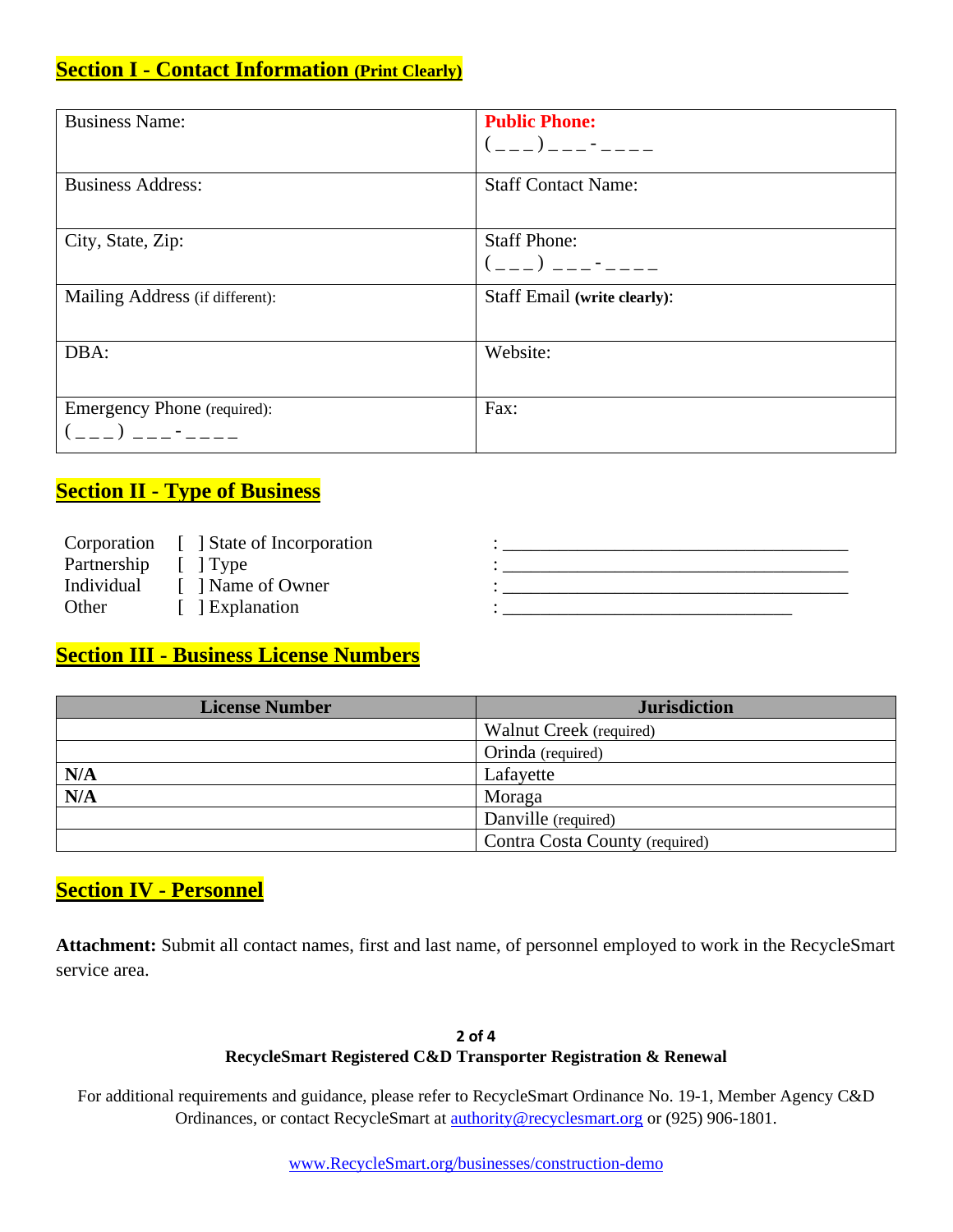### **Section V - Vehicle Information**

Attach additional sheets if necessary. **Vehicle(s) must be constructed and securely covered to prevent unintended loss of contents.**

| <b>Vehicle ID No.</b> | License No. | <b>Load Capacity</b> | <b>Type (Flatbead,</b><br>Rear Loader, Etc.) | <b>No. of Axles</b> |
|-----------------------|-------------|----------------------|----------------------------------------------|---------------------|
|                       |             |                      |                                              |                     |
|                       |             |                      |                                              |                     |
|                       |             |                      |                                              |                     |
|                       |             |                      |                                              |                     |

**\_\_\_\_\_\_\_\_\_\_\_\_\_\_\_\_\_\_\_\_\_\_\_\_\_\_\_\_\_\_\_\_\_\_\_\_\_\_\_\_\_\_\_\_\_\_\_\_\_\_\_\_\_\_\_\_\_\_\_\_\_\_\_\_\_\_\_\_\_\_\_\_\_\_\_\_\_\_\_\_\_\_\_\_\_\_\_\_\_\_ \_\_\_\_\_\_\_\_\_\_\_\_\_\_\_\_\_\_\_\_\_\_\_\_\_\_\_\_\_\_\_\_\_\_\_\_\_\_\_\_\_\_\_\_\_\_\_\_\_\_\_\_\_\_\_\_\_\_\_\_\_\_\_\_\_\_\_\_\_\_\_\_\_\_\_\_\_\_\_\_\_\_\_\_\_\_\_\_\_\_ \_\_\_\_\_\_\_\_\_\_\_\_\_\_\_\_\_\_\_\_\_\_\_\_\_\_\_\_\_\_\_\_\_\_\_\_\_\_\_\_\_\_\_\_\_\_\_\_\_\_\_\_\_\_\_\_\_\_\_\_\_\_\_\_\_\_\_\_\_\_\_\_\_\_\_\_\_\_\_\_\_\_\_\_\_\_\_\_\_\_**

### **Type(s) of cover(s) used on vehicle(s) for containing contents:**

## **Section VI - Containers**

**Types of containers used for collection (check all that apply).** 

| <b>Container Type</b>  | Use | <b>No. in Current</b> |
|------------------------|-----|-----------------------|
|                        |     | <b>Inventory</b>      |
| <b>Roll-off Boxes</b>  |     |                       |
| <b>Bins</b>            |     |                       |
| Carts/Cans             |     |                       |
| <b>Compactor Boxes</b> |     |                       |
| Other (please explain) |     |                       |

### **Section VII - Insurance Requirements**

Refer to attached insurance requirements and/or RecycleSmart Ordinance No. 19-1.

### **Submit with Application:**

- 1. Comprehensive General Liability
- 2. Automobile Liability
- 3. Workers' Compensation

### **3 of 4 RecycleSmart Registered C&D Transporter Registration & Renewal**